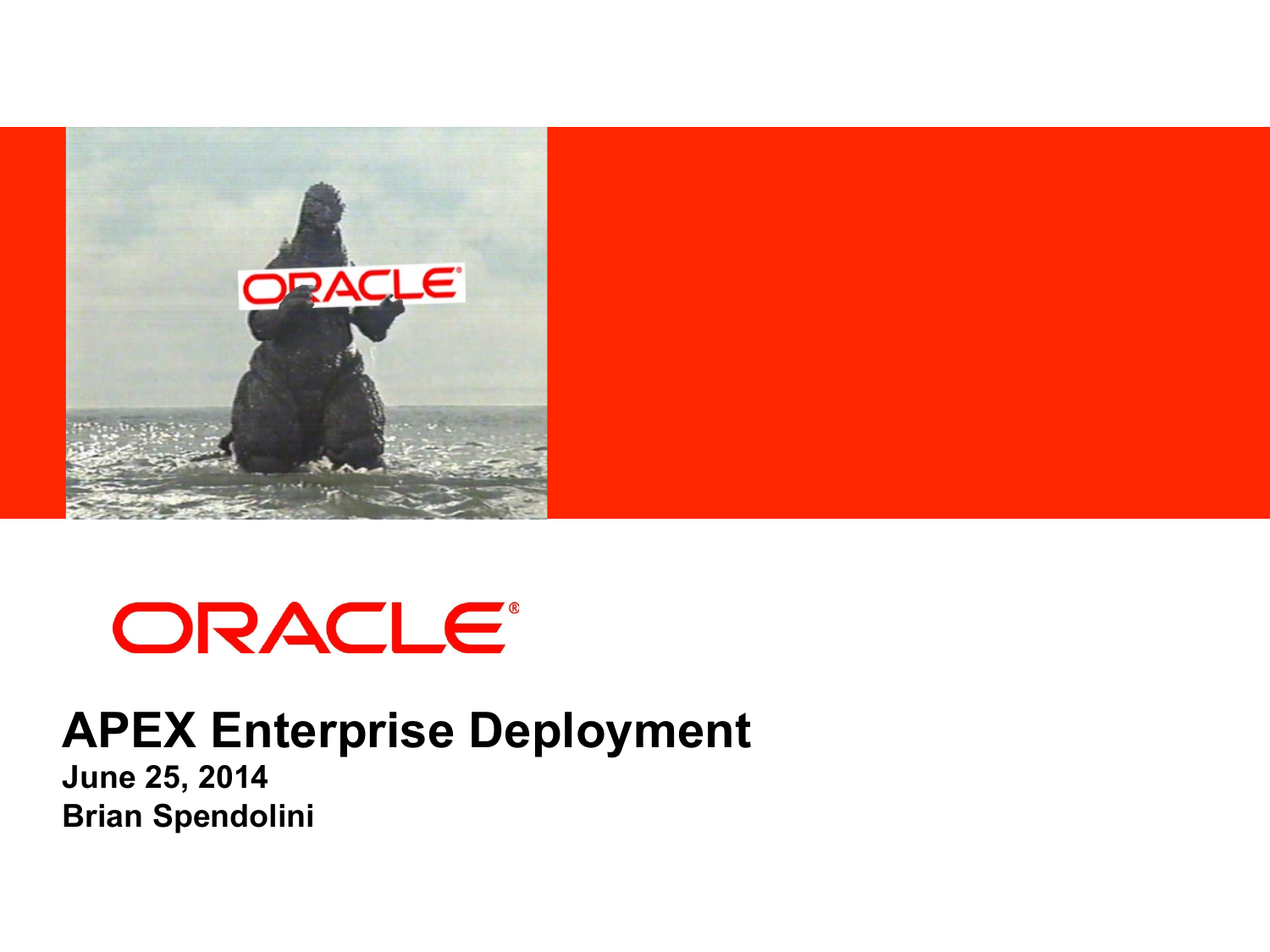"THE FOLLOWING IS INTENDED TO OUTLINE OUR GENERAL PRODUCT DIRECTION. IT IS INTENDED FOR INFORMATION PURPOSES ONLY, AND MAY NOT BE INCORPORATED INTO ANY CONTRACT. IT IS NOT A COMMITMENT TO DELIVER ANY MATERIAL, CODE, OR FUNCTIONALITY, AND SHOULD NOT BE RELIED UPON IN MAKING PURCHASING DECISIONS. THE DEVELOPMENT, RELEASE, AND TIMING OF ANY FEATURES OR FUNCTIONALITY DESCRIBED FOR ORACLE'S PRODUCTS REMAINS AT THE SOLE DISCRETION OF ORACLE."

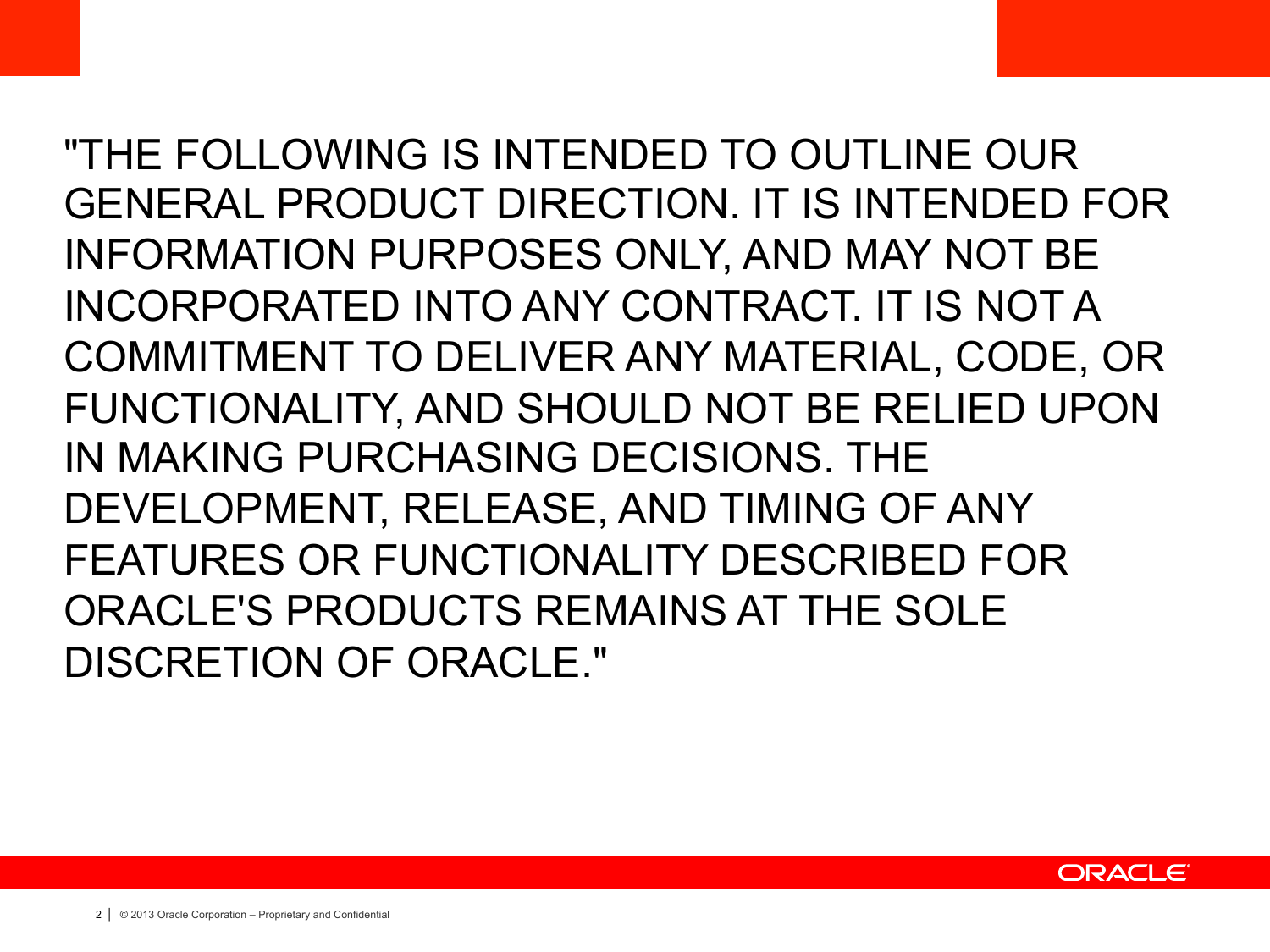# **Agenda**

- Overview
- Architecture
- Security
	- Application
	- Database
	- LDAP
	- ORDS
- Development and Deployment
- UAT/Unit Testing

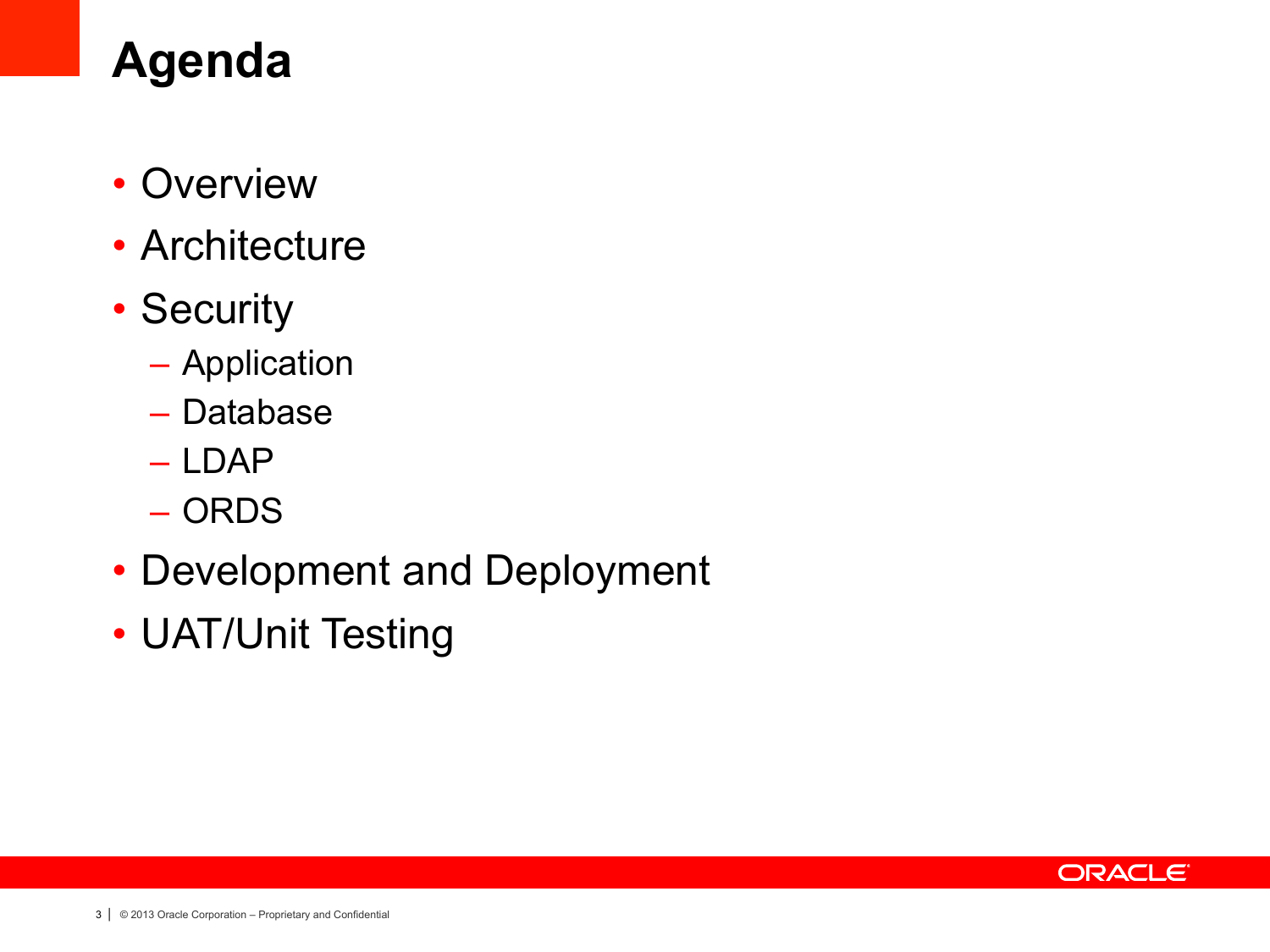## **Oracle Demo's Group**

• Overview

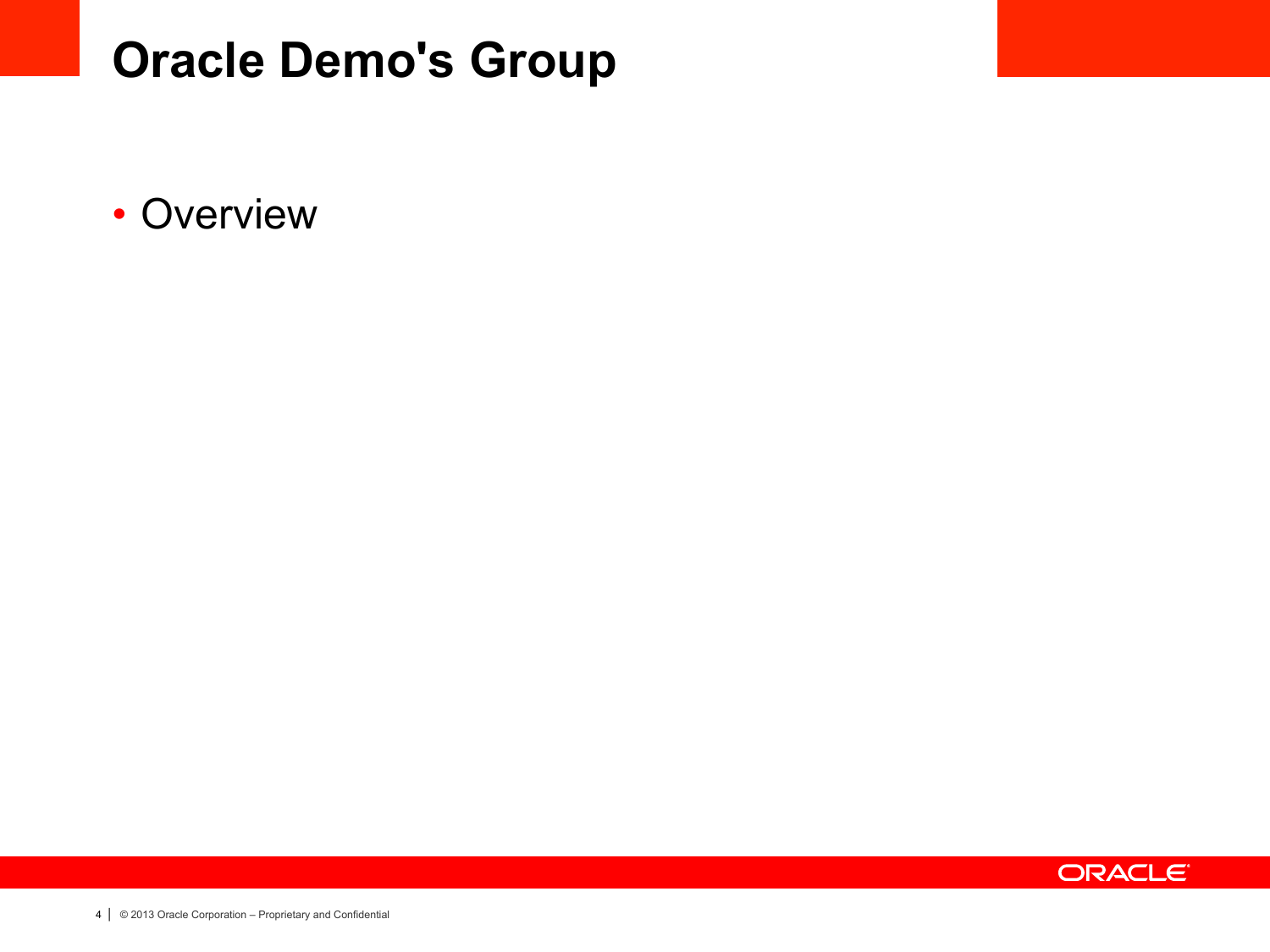#### **About the dev team**

- Global Development Team
	- $-3$  in US
	- 5 in Mexico
	- 1 in Belgium
	- $-1$  in India
- 15-30 Minute Scrum call every morning
- 2 or more 1 hour code reviews weekly
- Shared Scrum/Milestone Calendar
- Internal Agile/Projects App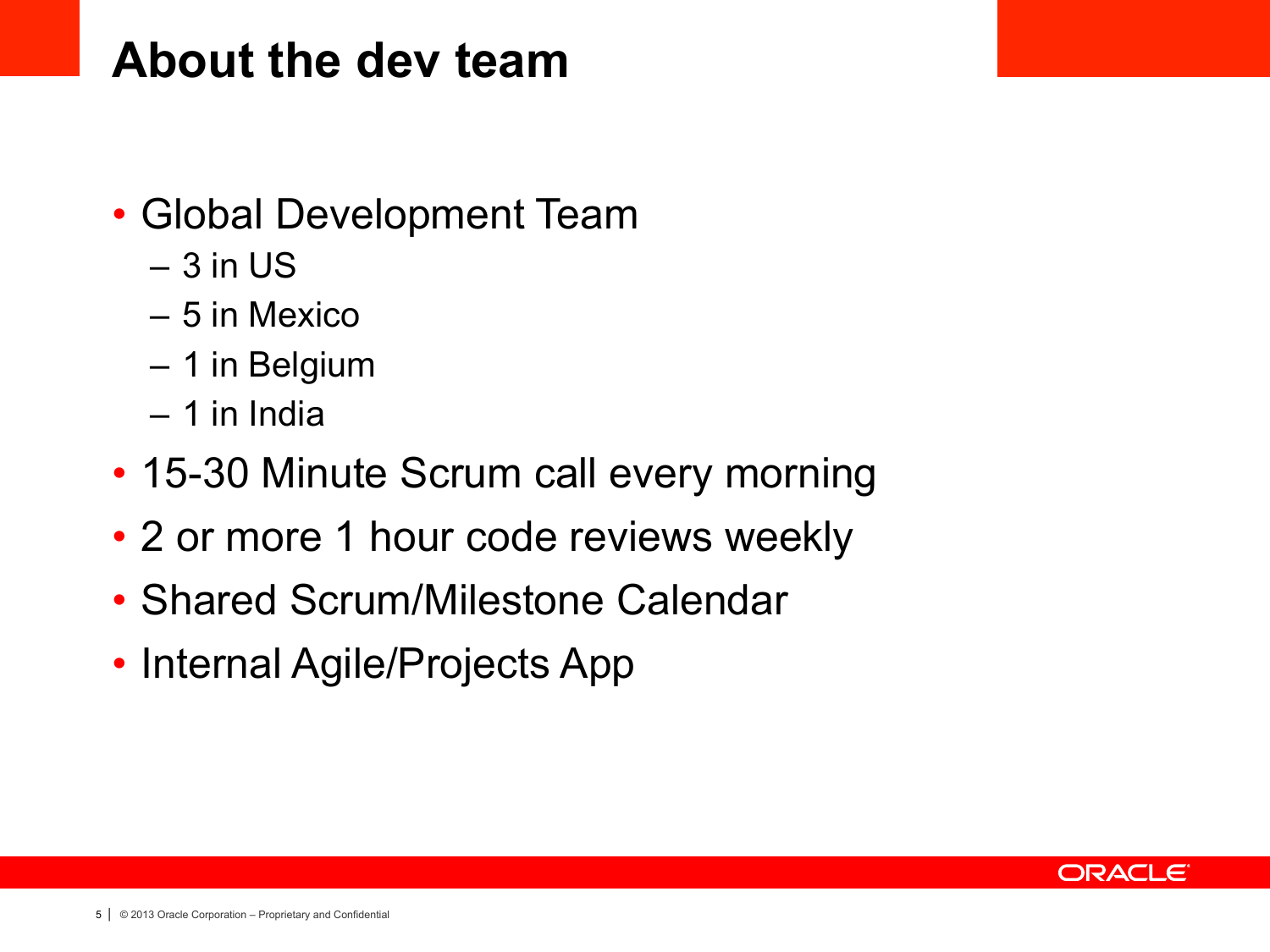# **Old Environment**

- Two schemas, exact same code and tables
- Plsql server pages
- Custom authentication (cookie based) and SSO
- Resided in intranet
	- VPN for internal
	- Citrix/Remote Desktop for partners
	- Port/Firewall Issues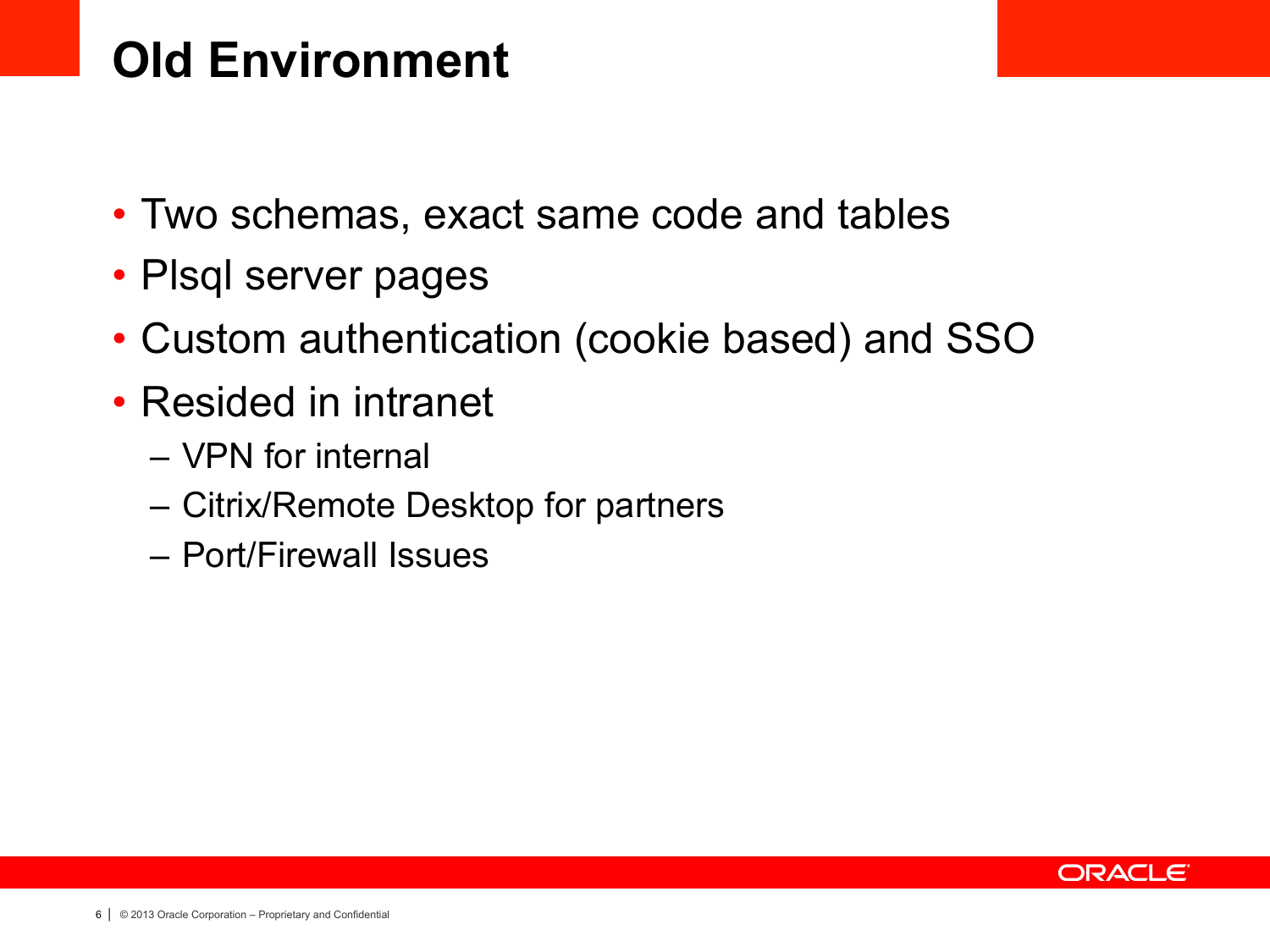## **Project overview**

- Move help tickets, reservations, demos to the internet
- Multi Tenancy (multilevel internal and partners)
- Consolidate environments
	- Combine partner and internal schemas
	- Single security schema
	- Single Authentication Method

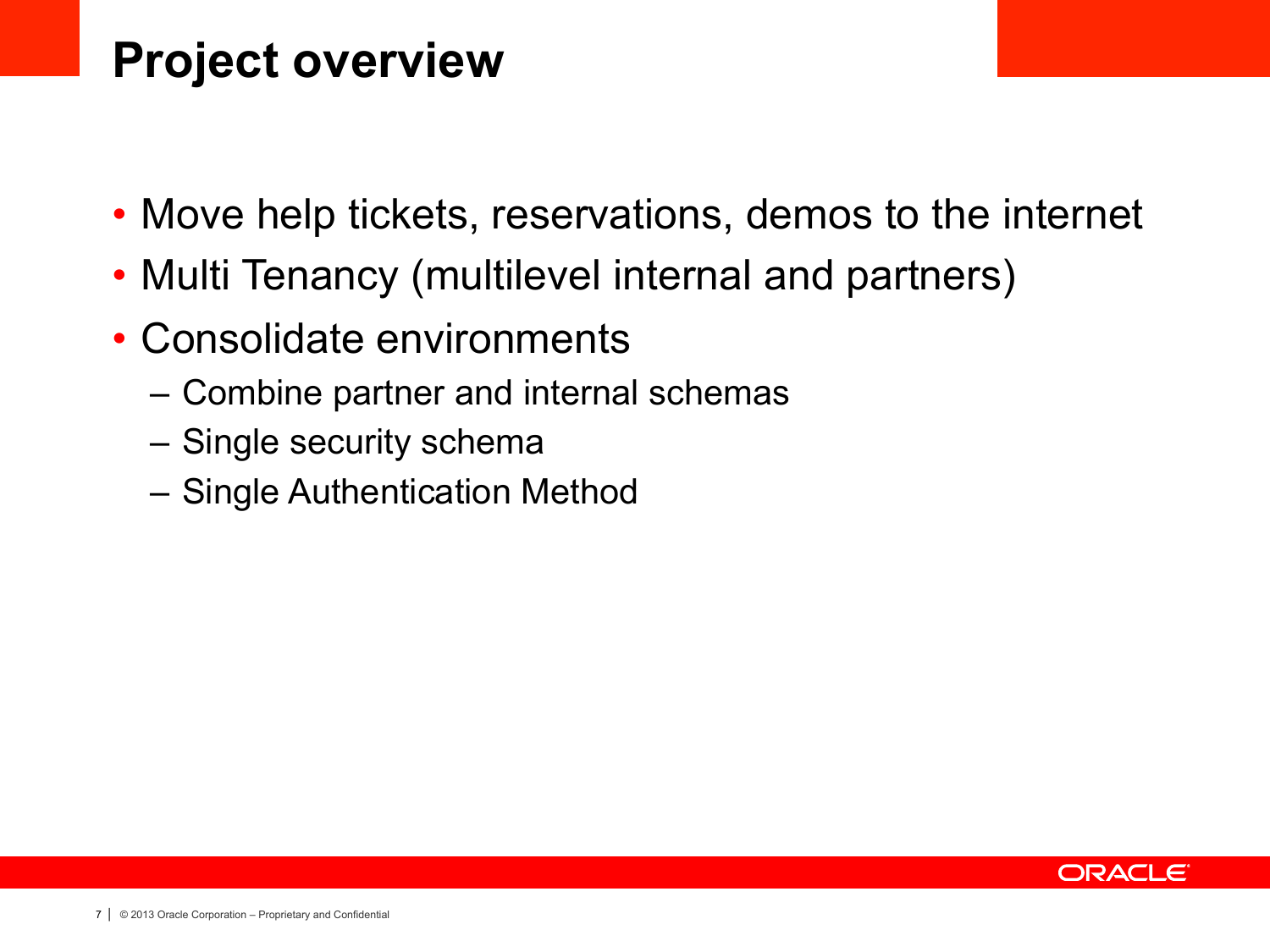#### **Technical Architecture**



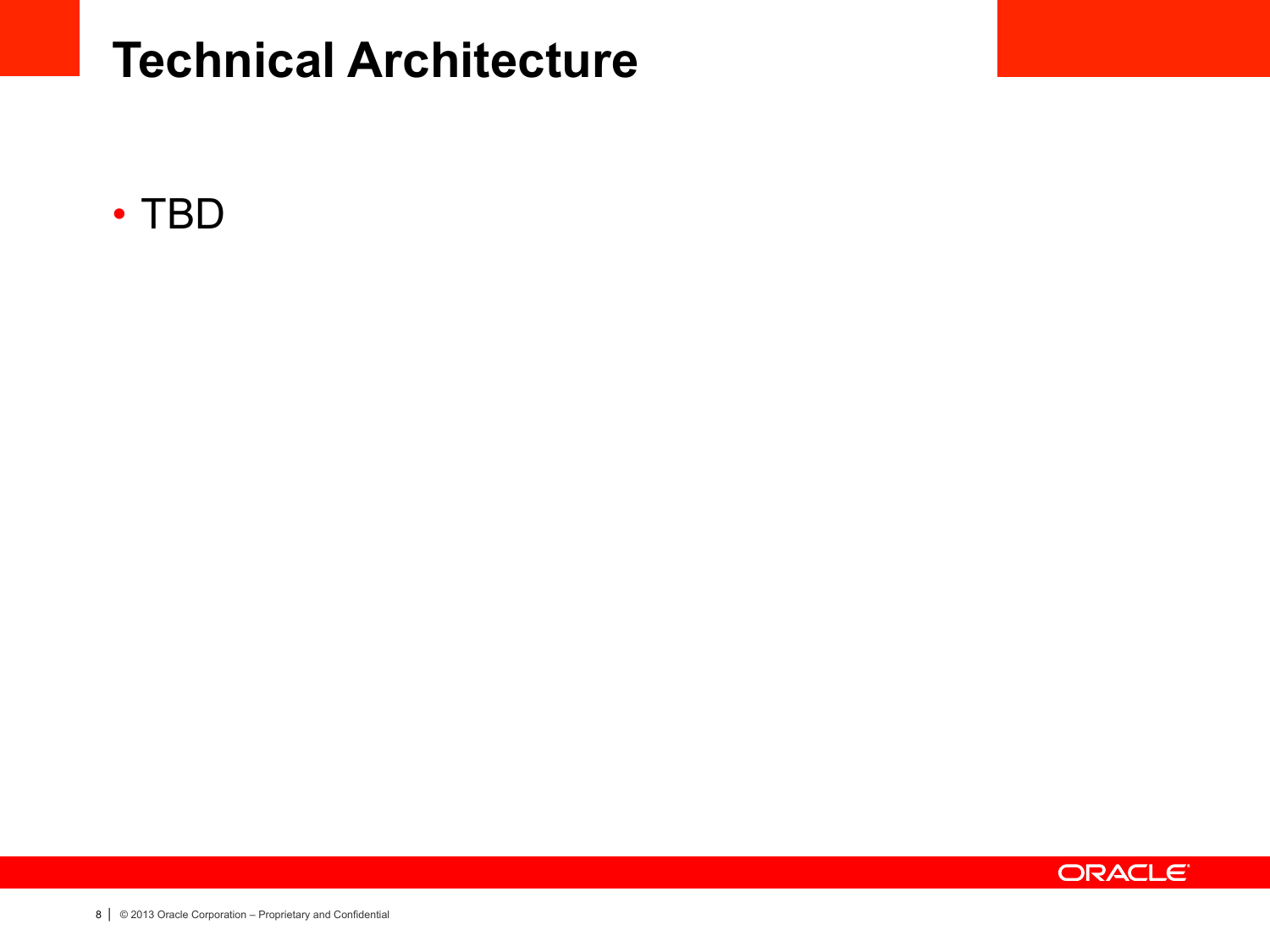## **Security and Metadata Schemas**

- Shared by all applications
- Secured APIs and Views
- VPD and Context
- OIM

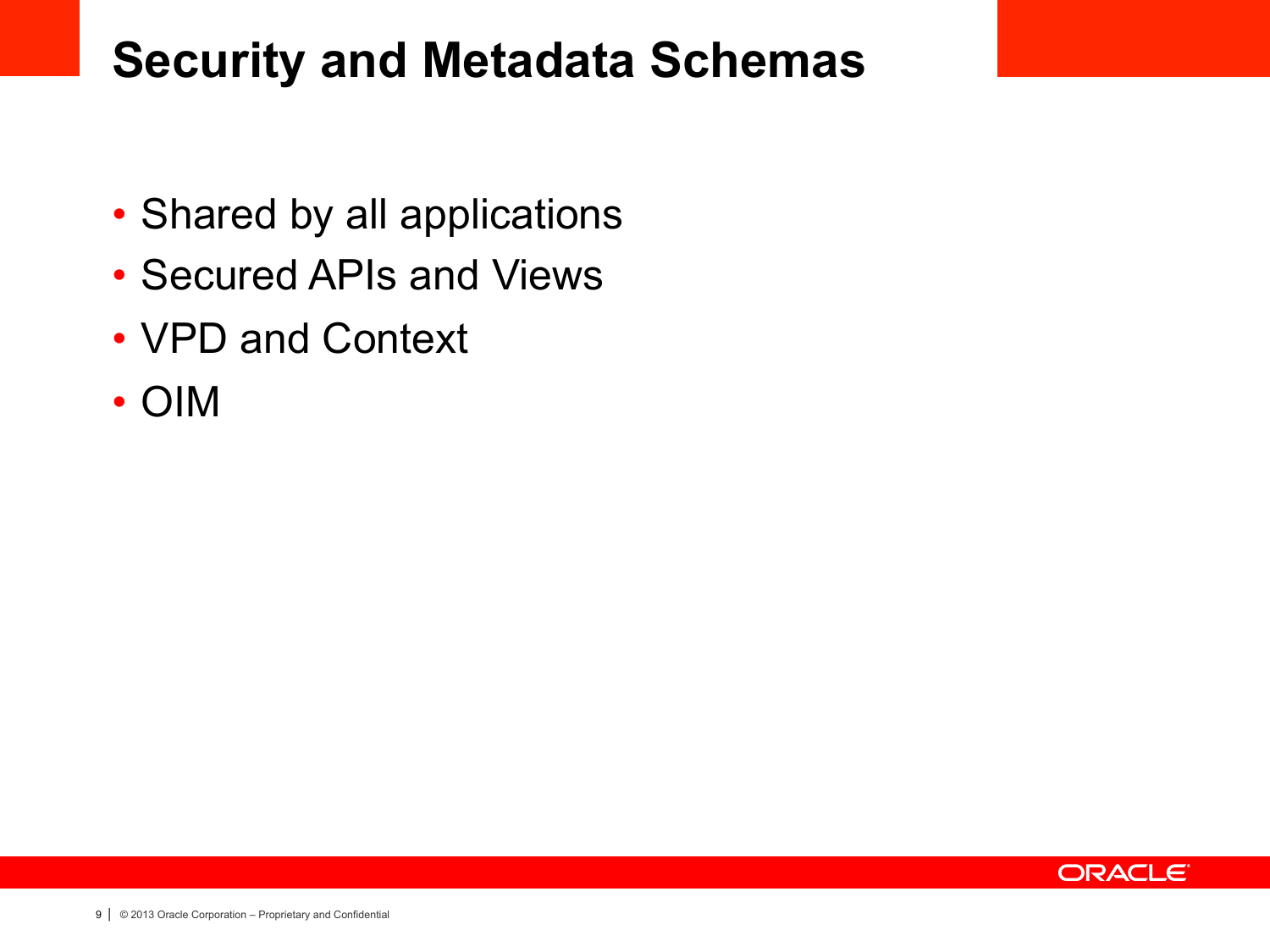## **Security and Metadata Schemas**

- Group Based Authentication
- Data Access Functions
	- APIs
	- Apps
	- Tabs
- Hierarchical

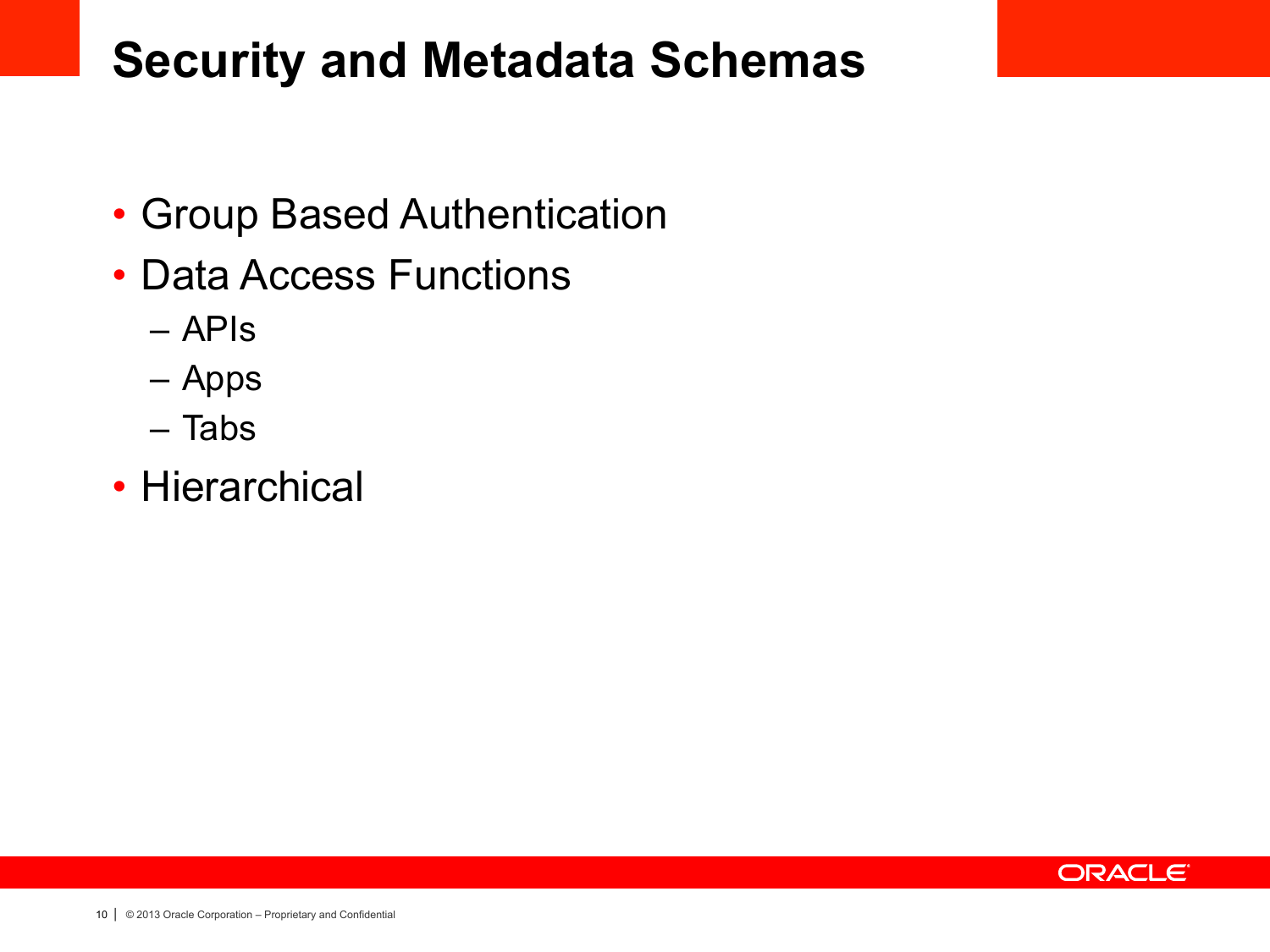## **Secured APIs and Applications**

- All external facing applications use shadow schema
- All APEX pages use secured public APIs for work
	- No in page plsql
	- Public APIs use context to check users group and security levels
	- All exceptions logged
- All components and pages have auth schemas (page, lov, lists, etc)
- VPD
- Esert

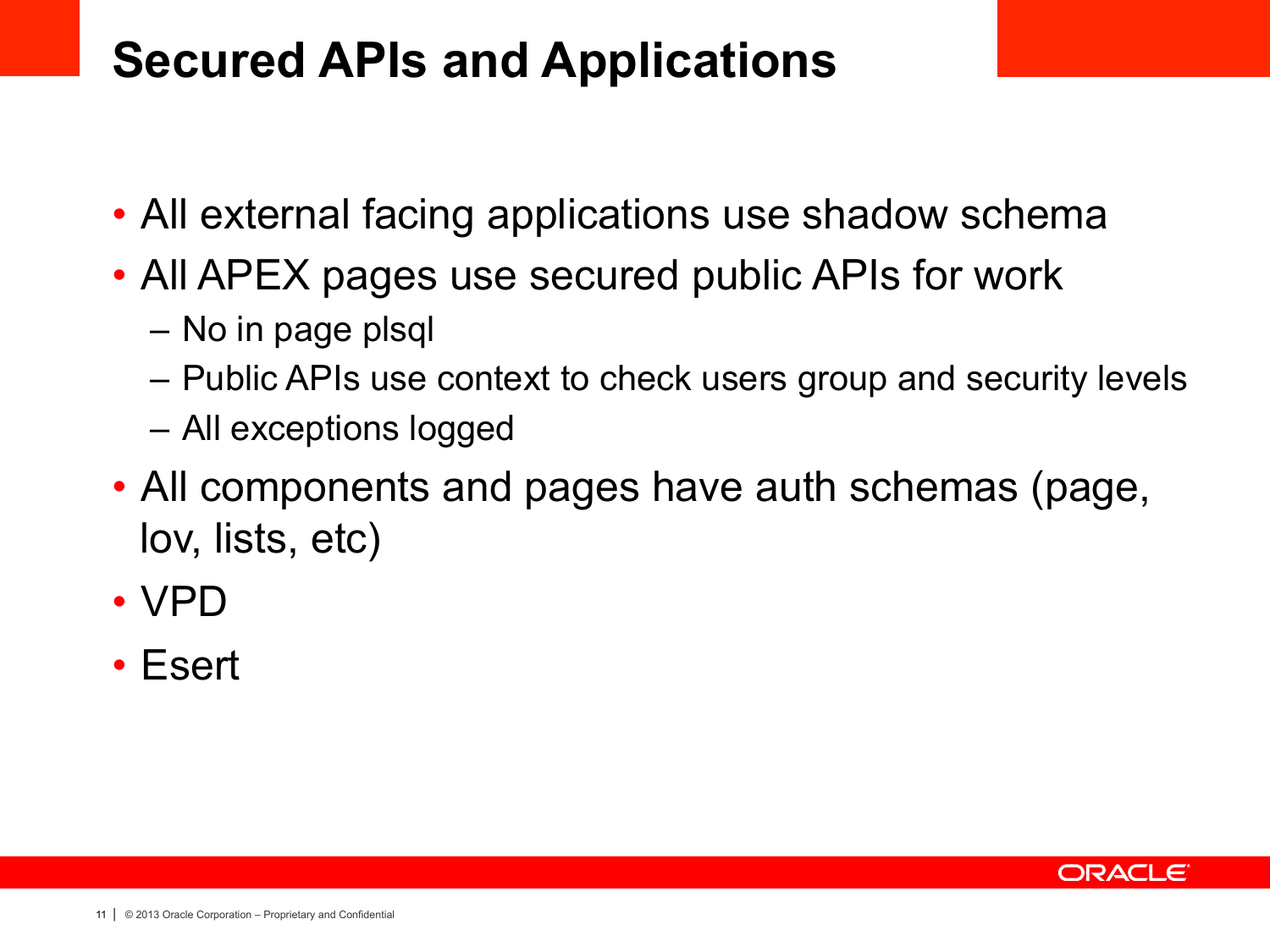# **LDAP Integration**

- DBMS LDAP calls to check internal/partner LDAP attributes
- Custom Attribute for F5 ACL
- Specialized Attributes for Partners
- Checks done on login/authentication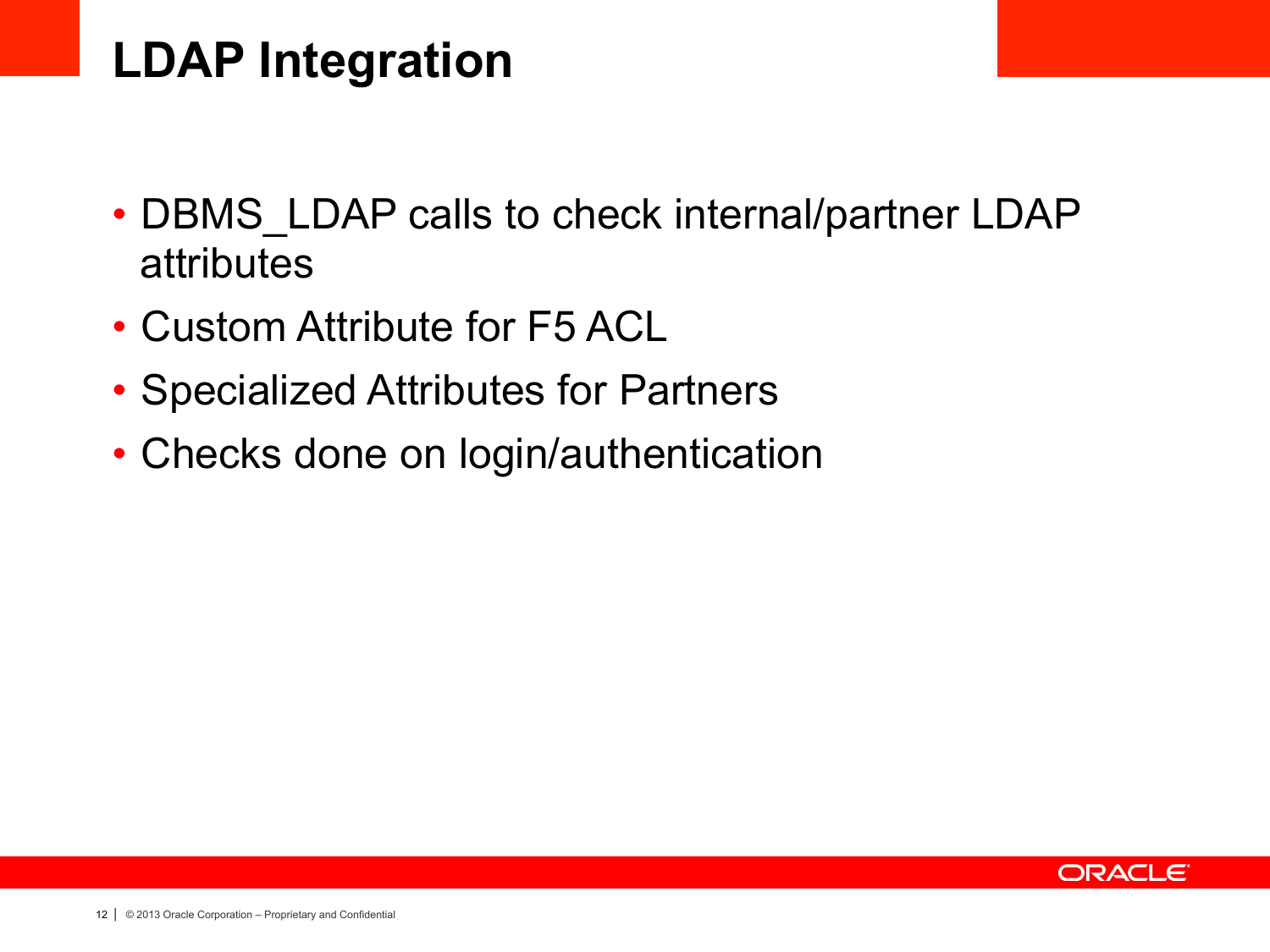## **APEX Listener and Auth procedure**

- Auth check for external apps
- App number/alias check against metadata schemas
- Metadata schema also used for custom/added procedures
	- wwv
	- Downloading files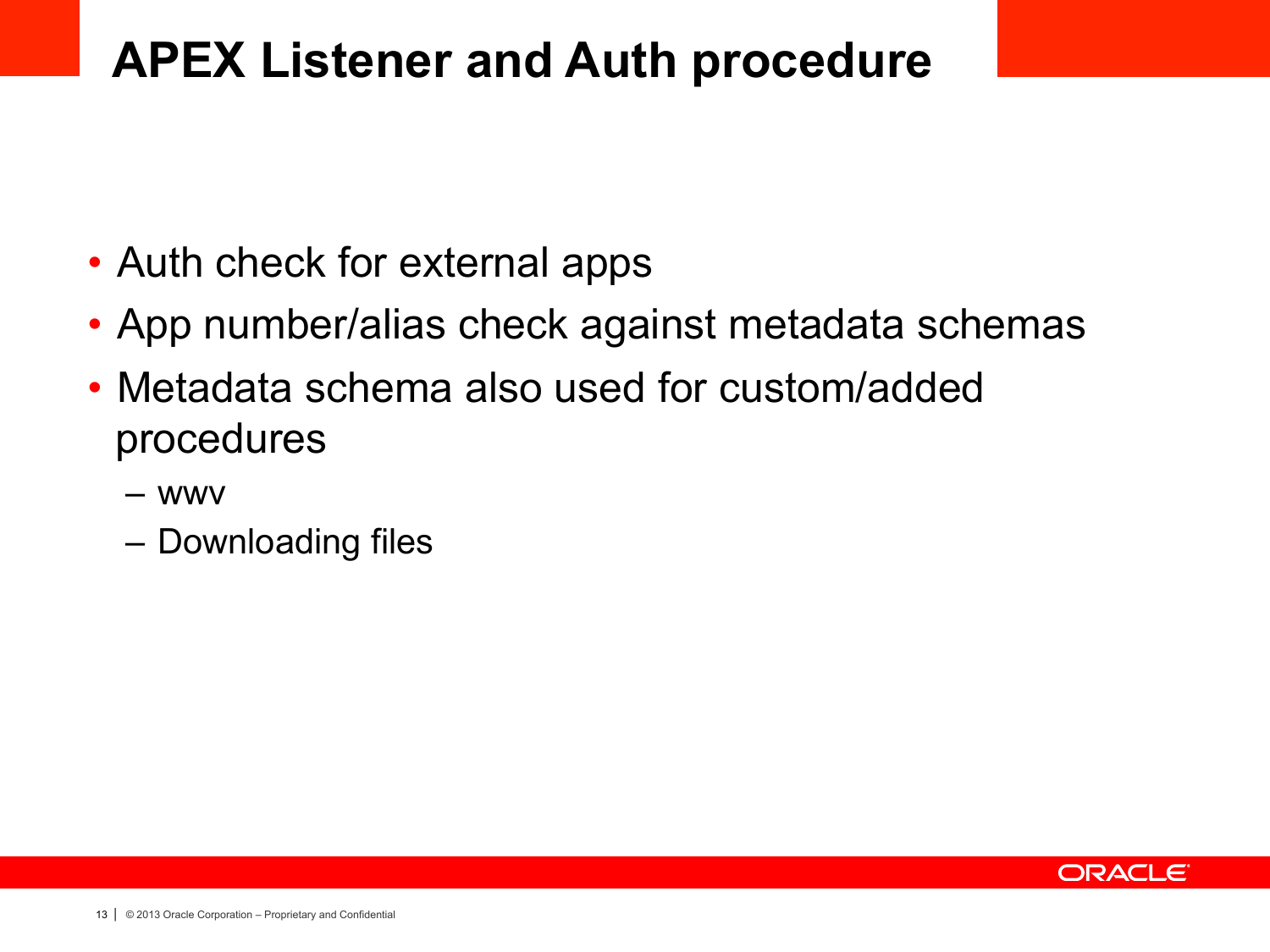# **Patching and deployment**

- 4-6 week agile cycles
- Jenkins for build tests
- SVN
- Internal patching process (ARU)
- Friday night releases

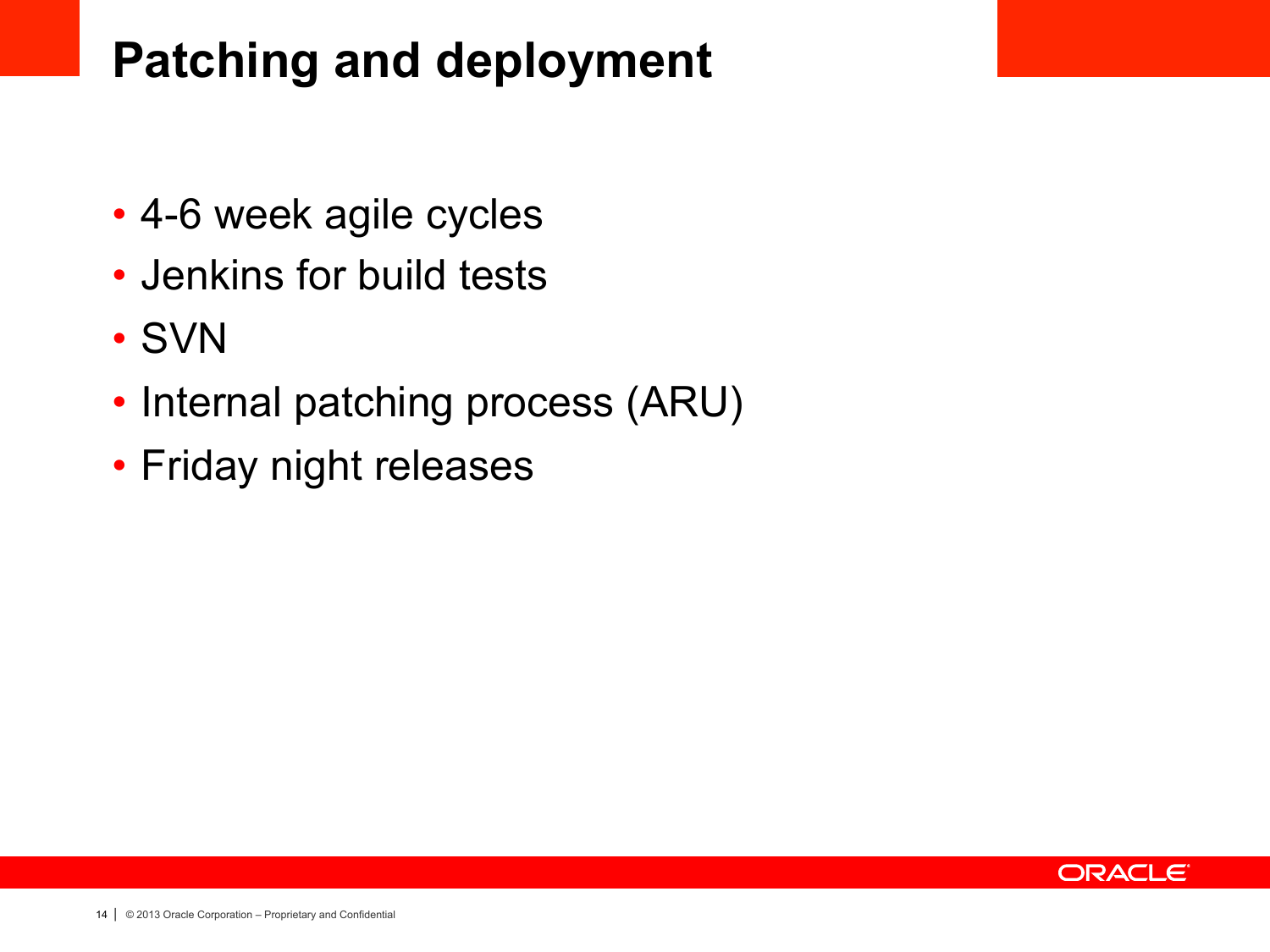# **Unit Testing**

- SQL Developer for unit testing of plsql APIs
- More complex business logic uses a custom wrapper that works with SQL dev
- Tests are run during patch build process

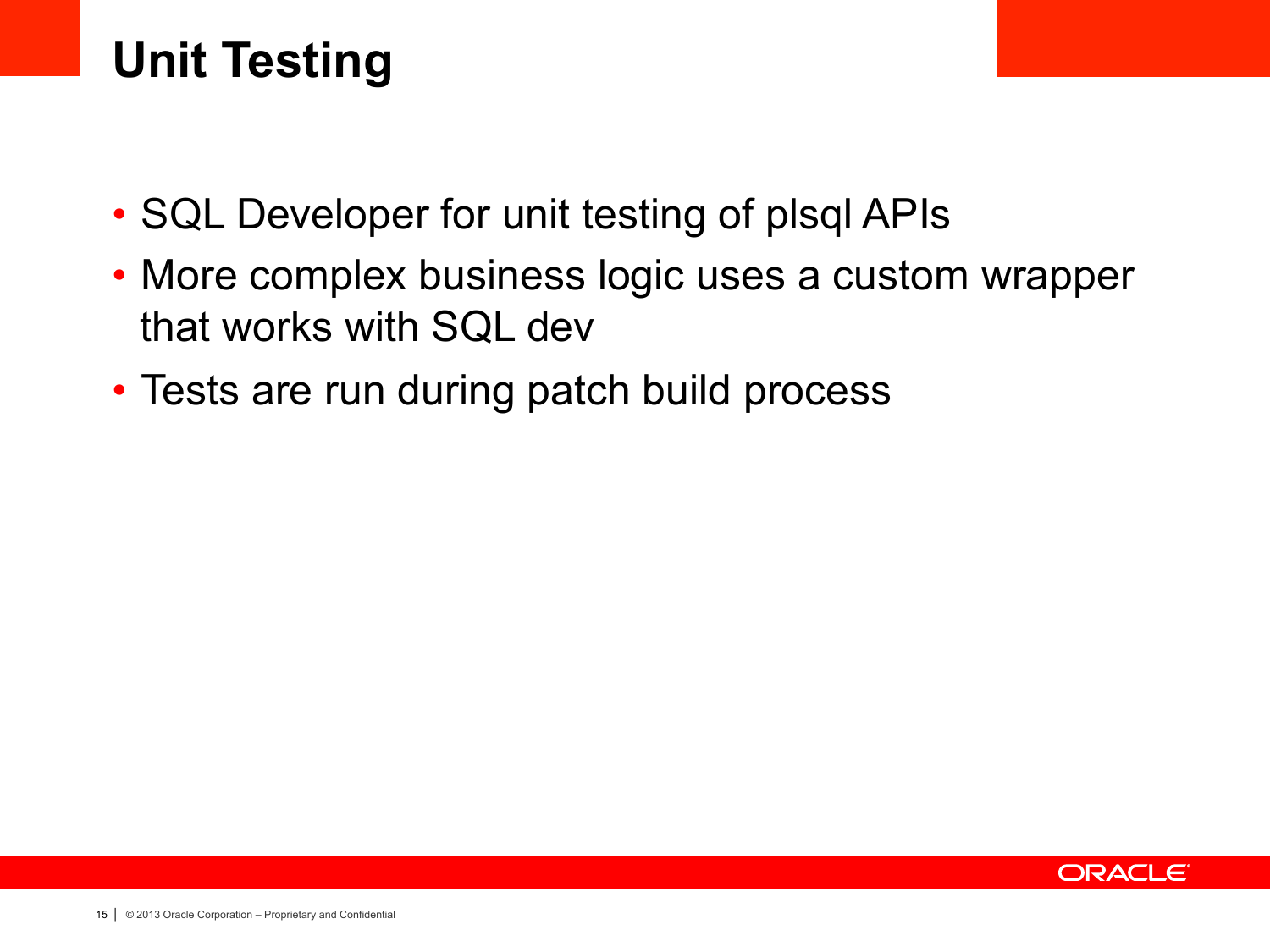# **Testing and UAT**

- Multiple Environments
	- 2 Development Environments
	- $-1$  UAT
	- 1 Patch Build Environment
	- 1 Production
	- 1 Stage (for IT/DBAs)
- UAT testing with business users
	- Multiple Phases
	- Bug fixes go into dev then patch rebuilt
	- Patching of UAT twice a week of UAT phase

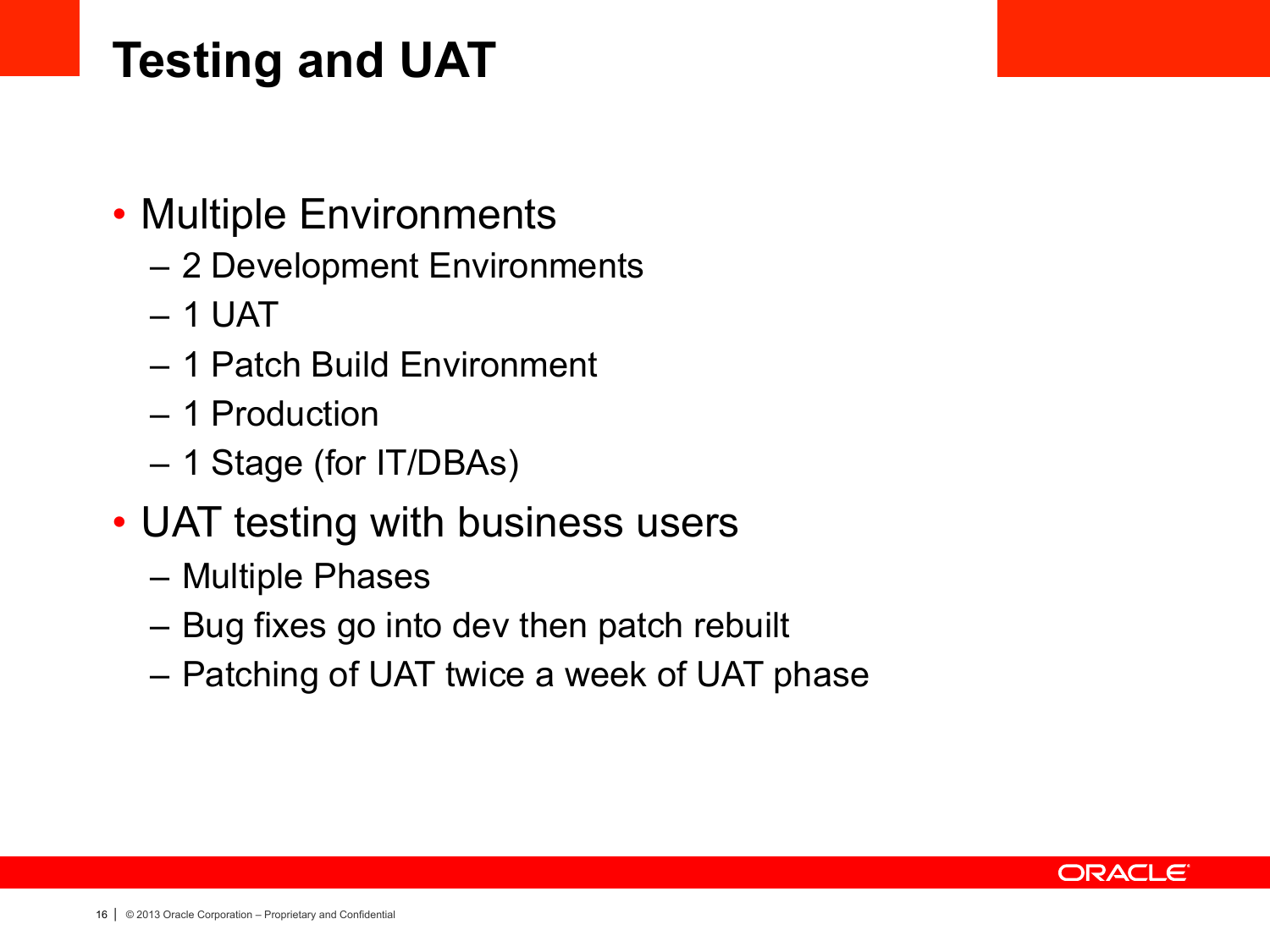## **Other Oracle tech used**

- Oracle Text
	- Context and cat indexes
		- Progressive relaxation
		- Soundex, fuzzy, stemming
		- Blob indexes
- ODRS
- OIM
	- User retention
	- Role Requesting